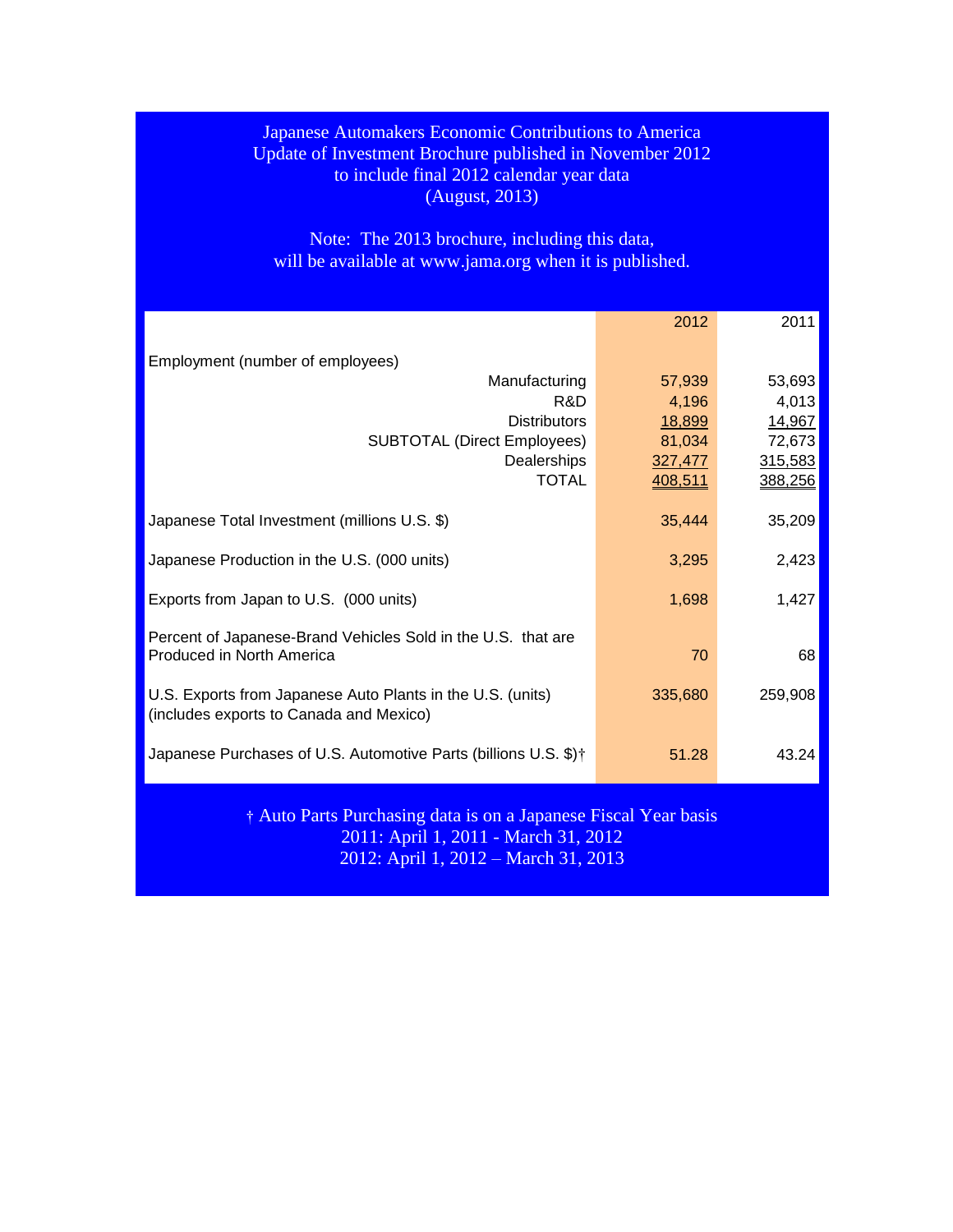## **Japanese Automakers' Production, Employment, and Investment in the United States**

|                   | Name of Company                                 | Location<br>(Status)                | <b>Products</b>                                                          | <b>Units</b><br><b>Produced in</b><br>2012 | <b>Production</b><br>Capacity | <b>Employees</b> | <b>Total Investment</b><br>(\$ Million) |
|-------------------|-------------------------------------------------|-------------------------------------|--------------------------------------------------------------------------|--------------------------------------------|-------------------------------|------------------|-----------------------------------------|
| <b>Subaru</b>     | Subaru of Indiana<br>Automotive, Inc.           | Lafayette, IN                       | Legacy, Outback & Tribeca<br>Toyota: Camry                               | 277,932                                    | 310,000                       | 3,533            | 1,277                                   |
| <b>Isuzu</b>      | DMAX, Ltd.                                      | Moraine, OH<br>(Joint Venture: GM)  | <b>Diesel Engines</b>                                                    | 89,307                                     | 200,000                       | 499              | 536                                     |
| Honda             | Honda of America<br>Manufacturing, Inc.         | Marysville, East<br>Liberty & Anna, | Accord Sedan & Coupe,<br>Accord Crosstour, CR-V,<br>Acura TL & Acura RDX | 682,992                                    | 680,000                       | 10,200           | 7,600                                   |
|                   |                                                 | <b>OH</b>                           | Engines                                                                  | 1,039,591                                  | 1,180,000                     |                  |                                         |
|                   | Honda Transmission                              |                                     | <b>Automatic Transmissions</b>                                           | 994,579                                    | 1,000,000                     |                  |                                         |
|                   | Manufacturing of<br>America, Inc.               | <b>Russells Point, OH</b>           | <b>Power Train Parts</b>                                                 | 651,069                                    | 638,000                       | 1,150            | 578                                     |
|                   | Honda Manufacturing                             |                                     | Odyssey, Pilot & Ridgeline                                               | 336,790                                    | 340,000                       | 4,200            | 2,000                                   |
|                   | of Alabama, LLC                                 | Lincoln, AL                         | Engines                                                                  | 336,790                                    | 340,000                       |                  |                                         |
|                   | <b>Honda Precision Parts of</b><br>Georgia, LLC | Tallapoosa, GA                      | <b>Automatic Transmissions</b>                                           | 364,145                                    | 375,000                       | 500              | 217                                     |
|                   | Honda Manufacturing of<br>Indiana, LLC          | Greensburg, IN                      | Civic, Civic CNG, Acura ILX &<br><b>ILX Hybrid</b>                       | 199,544                                    | 250,000                       | 2,150            | 800                                     |
| <b>Mitsubishi</b> | Mitsubishi Motors<br>North America, Inc.        | Normal, IL                          | <b>Galant &amp; Outlander Sport</b>                                      | 37,152                                     | 70,000                        | 1,267            | 1,765                                   |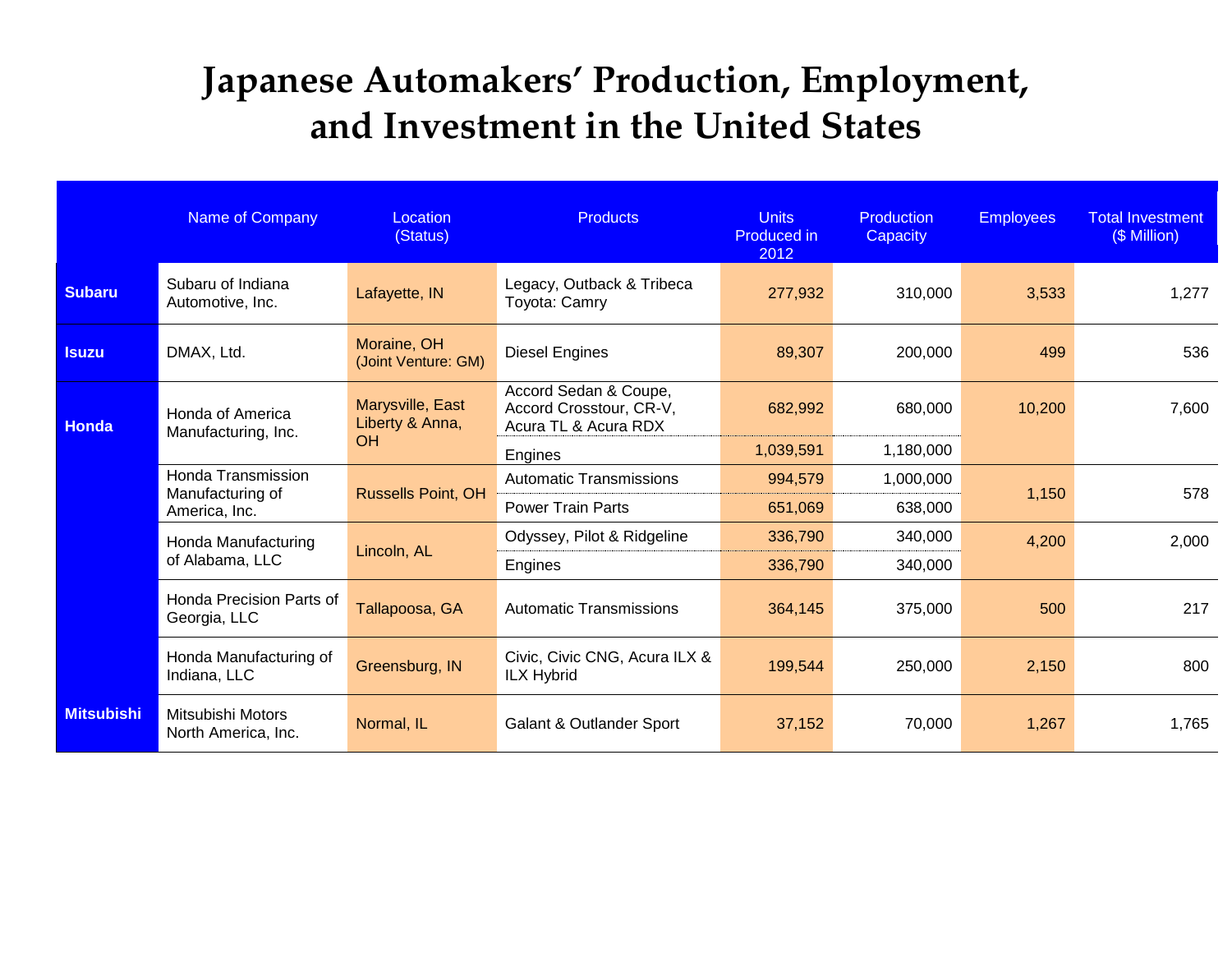| <b>Nissan</b> | Nissan North<br>America, Inc.<br>(Smyrna/Decherd)                       | Smyrna &<br>Dechard, TN              | Leaf, Altima, Maxima,<br>Pathfinder & JX                                               | 411,219            | 550,000            | $6,000**$              | 2,500          |
|---------------|-------------------------------------------------------------------------|--------------------------------------|----------------------------------------------------------------------------------------|--------------------|--------------------|------------------------|----------------|
|               |                                                                         |                                      | <b>Batteries</b>                                                                       | n/a                | Up to 200,000*     |                        | Up to 1,700*** |
|               | Nissan North<br>America, Inc.<br>(Canton)                               | Canton, MS                           | Engines<br>Altima, Frontier, Xterra, Titan,<br>Armada, LCV-Van & LCV-<br>Passenger Van | 679,054<br>233,476 | 950,000<br>400,000 | $1,400**$<br>$5,000**$ | 683<br>2,060   |
| <b>Toyota</b> |                                                                         |                                      | <b>Catalytic Converters</b>                                                            | 172,000            | 2,100,000          | 486                    | 270            |
|               |                                                                         |                                      | Front Arms                                                                             | 669,000            | 880,000            |                        |                |
|               | TABC, Inc. (TABC)                                                       | Long Beach, CA                       | <b>Steering Columns</b>                                                                | 165,000            | 210,000            |                        |                |
|               |                                                                         |                                      | <b>Stamping Parts</b>                                                                  | 11,507,000         | 24,000,000         |                        |                |
|               |                                                                         |                                      | Sub-assemblies                                                                         | 3,755,000          | 4,600,000          |                        |                |
|               | <b>Toyota Motor</b><br>Manufacturing,                                   | Georgetown, KY                       | Camry, Camry Hybrid,<br>Avalon, Avalon Hybrid &<br>Venza                               | 462,080            | 500,000            | 7,831                  | 5,855          |
|               | Kentucky, Inc. (TMMK)                                                   |                                      | Engines                                                                                | 499,477            | 440,000            |                        |                |
|               |                                                                         | St. Louis & Troy,<br>MO; Jackson, TN | <b>Cylinder Heads</b>                                                                  | 2,210,401          | n/a                | 1,036                  | 603            |
|               | Bodine Aluminum, Inc.                                                   |                                      | <b>Engine Brackets</b>                                                                 | 5,596,411          | n/a                |                        |                |
|               | (BODINE)                                                                |                                      | <b>Cylinder Blocks</b>                                                                 | 1,541,812          | n/a                |                        |                |
|               |                                                                         |                                      | <b>Transmission Cases &amp;</b><br>Housings                                            | 305,057            | n/a                |                        |                |
|               | <b>Toyota Motor</b><br>Manufacturing,<br>West Virginia, Inc.<br>(TMMWV) | Buffalo, WV                          | Engines                                                                                | 668,861            | 620,000            | 1,242                  | 1,166          |
|               |                                                                         |                                      | Transmissions                                                                          | 298,750            | 400,000            |                        |                |
|               | <b>Toyota Motor</b><br>Manufacturing,<br>Indiana, Inc. (TMMI)           | Princeton, IN                        | Sequoia, Sienna &<br>Highlander                                                        | 297,346            | 350,000            | 5,026                  | 3,705          |
|               | <b>Toyota Motor</b><br>Manufacturing,<br>Alabama, Inc. (TMMAL)          | Huntsville, AL                       | Engines                                                                                | 496,709            | 506,000            | 1,036                  | 595            |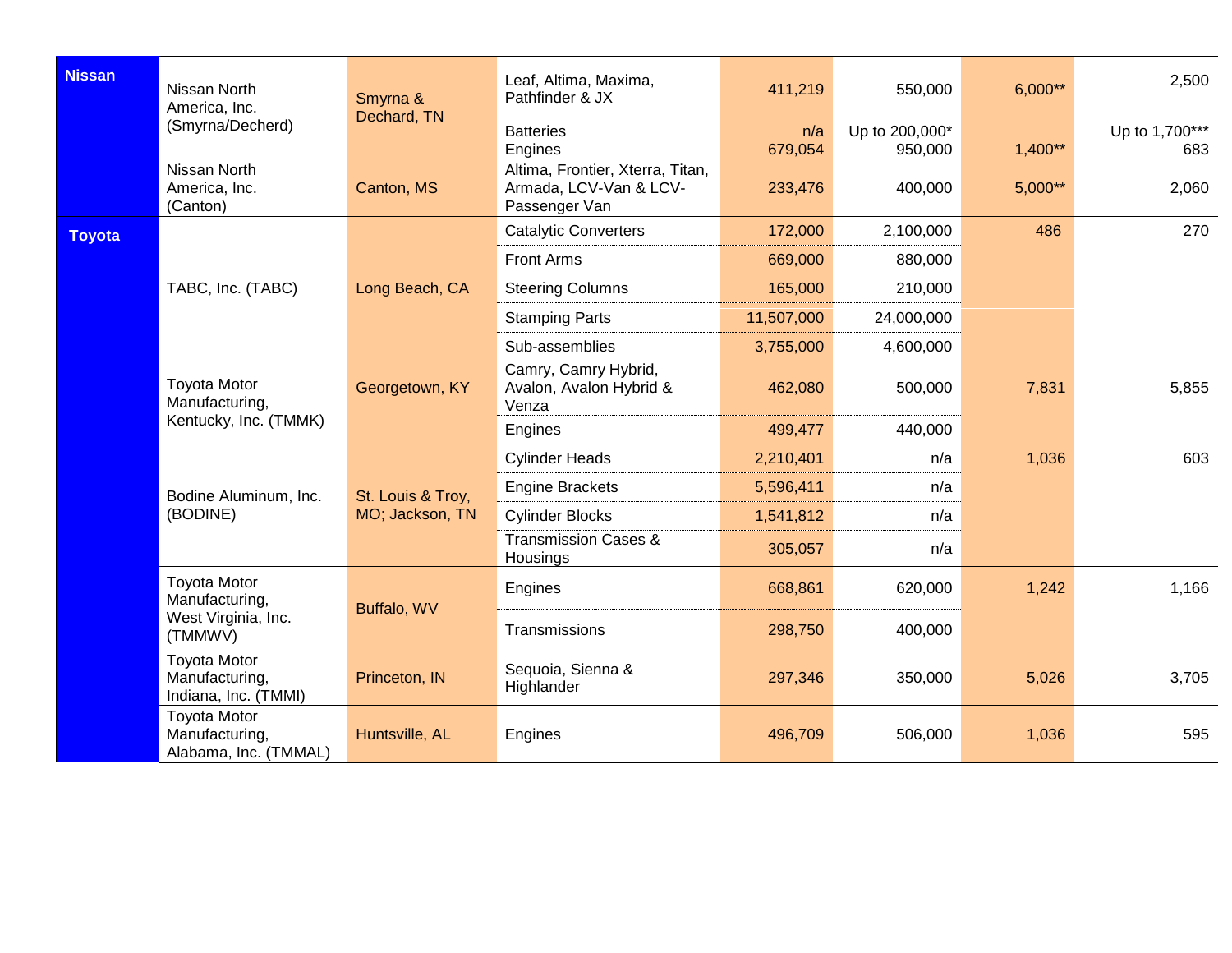|              | <b>Toyota Motor</b><br>Manufacturing,<br>Texas, Inc. (TMMTX)          | San Antonio, TX         | Tundra & Tacoma                                                                     | 219,198                | 200,000                | 2,883  | 2,180  |
|--------------|-----------------------------------------------------------------------|-------------------------|-------------------------------------------------------------------------------------|------------------------|------------------------|--------|--------|
|              | <b>Toyota Motor</b><br>Manufacturing,<br>Mississippi, Inc.<br>(TMMMS) | <b>Blue Springs, MS</b> | Corolla                                                                             | 129,602                | 120,000                | 1,796  | 745    |
| <b>Hino</b>  | Hino Motors<br>Manufacturing<br>U.S.A., Inc. (California)             | Ontario, CA             | Vehicle Components for<br><b>Toyota Vehicles</b>                                    | 171,000                | 180,000                | 203    | 57     |
|              | Hino Motors<br>Manufacturing<br>U.S.A., Inc. (Arkansas)               | Marion, AR              | Differential, Rear Axle &<br>Suspension-Related Parts for<br><b>Toyota Vehicles</b> | 134,000                | 275,000                | 322    | 222    |
|              | Hino Motors<br>Manufacturing U.S.A.,<br>Inc. (West Virginia)          | Williamstown, WV        | Class 6-7 Commercial<br><b>Vehicles</b>                                             | 7,400                  | 10,000                 | 179    | 30     |
| <b>Total</b> |                                                                       |                         | Vehicles 2012<br>Engines 2012                                                       | 3,294,731<br>3,809,789 | 3,780,000<br>4,236,000 | 57,939 | 35,444 |

All data as of December 2012

\*Scalable depending on market demand

\*\*Approximately

\*\*\*Because this is an estimate, it is not included in the total investment figure